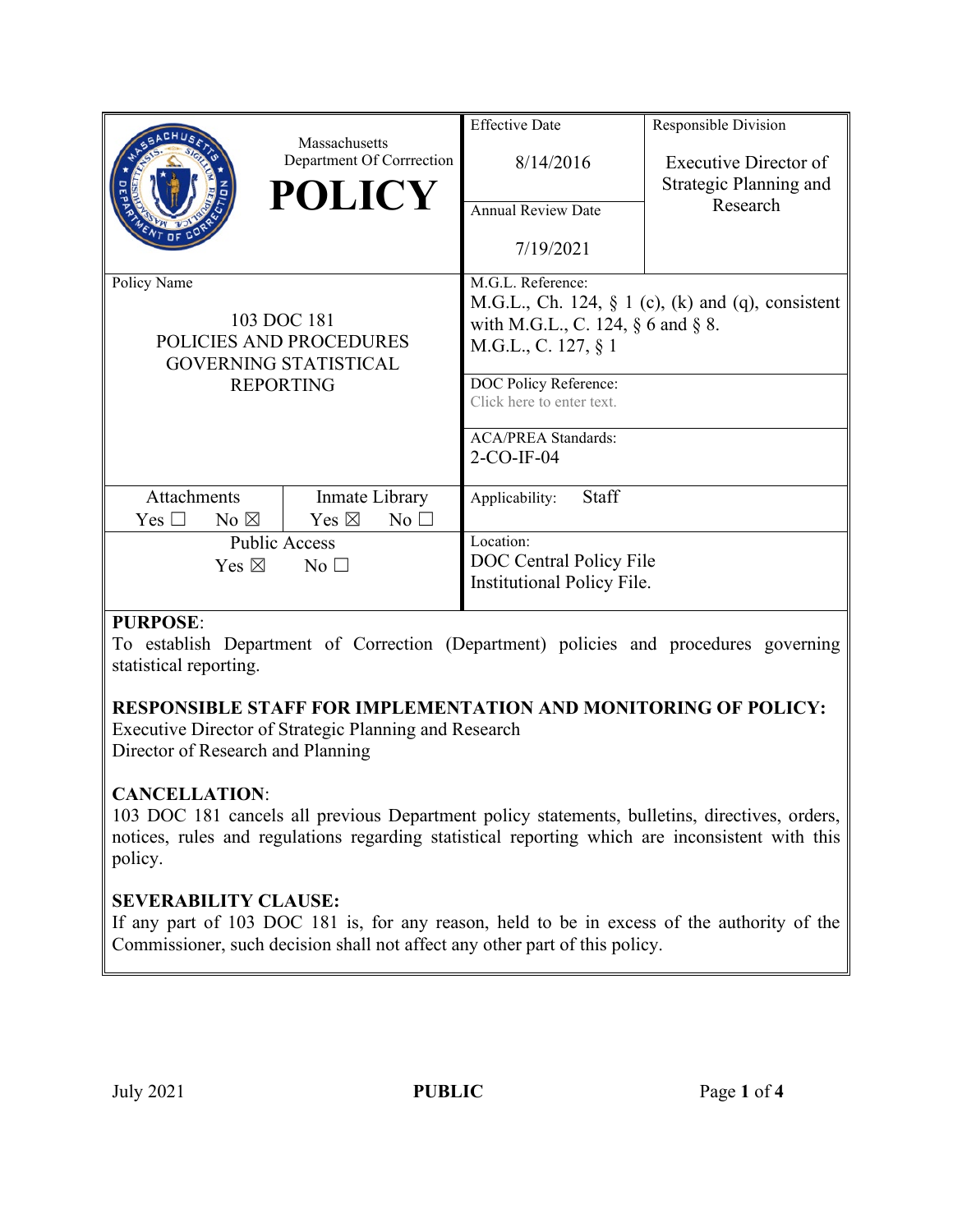# **TABLE OF CONTENTS**

| 181.01 | Definitions                | 3              |
|--------|----------------------------|----------------|
| 181.02 | Types of Reports           | $\overline{4}$ |
| 181.03 | Instructions               | $\overline{4}$ |
| 181.04 | <b>Statistical Reports</b> | $\overline{4}$ |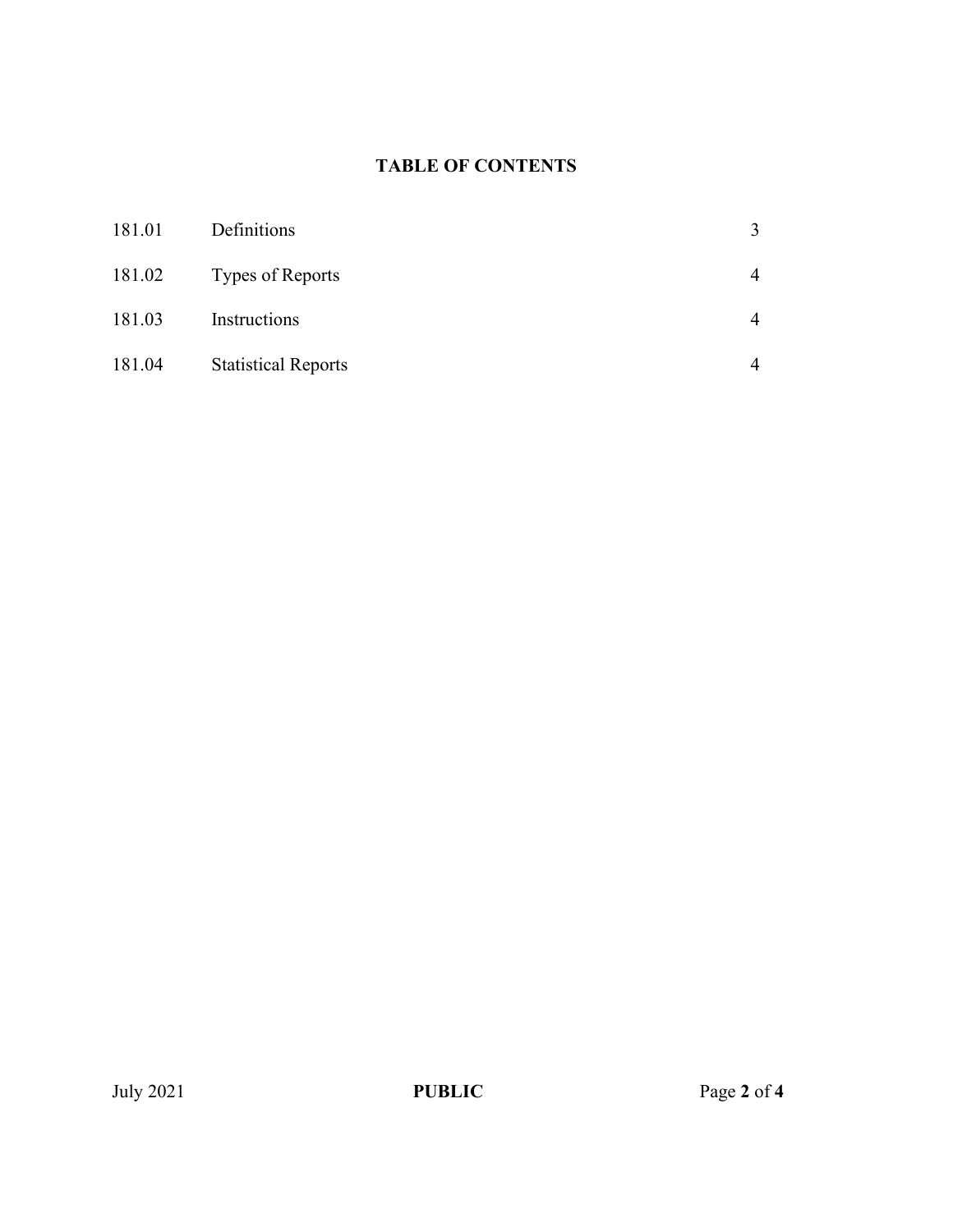### **181.01 DEFINITIONS**

Civil Commitment or "Civil": Individuals committed to the Department via a civil court proceeding.

Criminally Sentenced or "Sentenced": An individual who has been found guilty of a criminal offense(s) through legal proceedings and is incarcerated.

Commonwealth Jurisdiction: When the Commonwealth has legal authority over an individual regardless of where the individual is being held, whether incarcerated in a Massachusetts Department of Correction facility or in a correctional facility outside of the Massachusetts Department of Correction (e.g. a Massachusetts house of correction, another state's correctional facility or the Federal Bureau of Prisons).

New Court Commitments: Individuals newly sentenced and committed to a correctional institution as prescribed by law. All new court commitments and those individuals who began serving new sentences (e.g., from and after sentences), are included in this category, whether or not there has been an actual, physical release from custody.

Pre-Trial or "Detainee": An individual who is detained prior to trial, but not yet convicted of a crime, including male and female county detainees, male county detainees transferred to state facilities under Massachusetts General Law Chapter 276, section 52A, and federal detainees (both male and female).

Recidivism: The re-incarceration of an inmate due to a new commitment or a probation/parole violation, who was previously released via parole or expiration of his/her/their sentence, and is again housed in a state or federal correctional facility within three (3) years of his/her/their last incarceration.

Superintendent: The chief administrative officer of a state correctional institution.